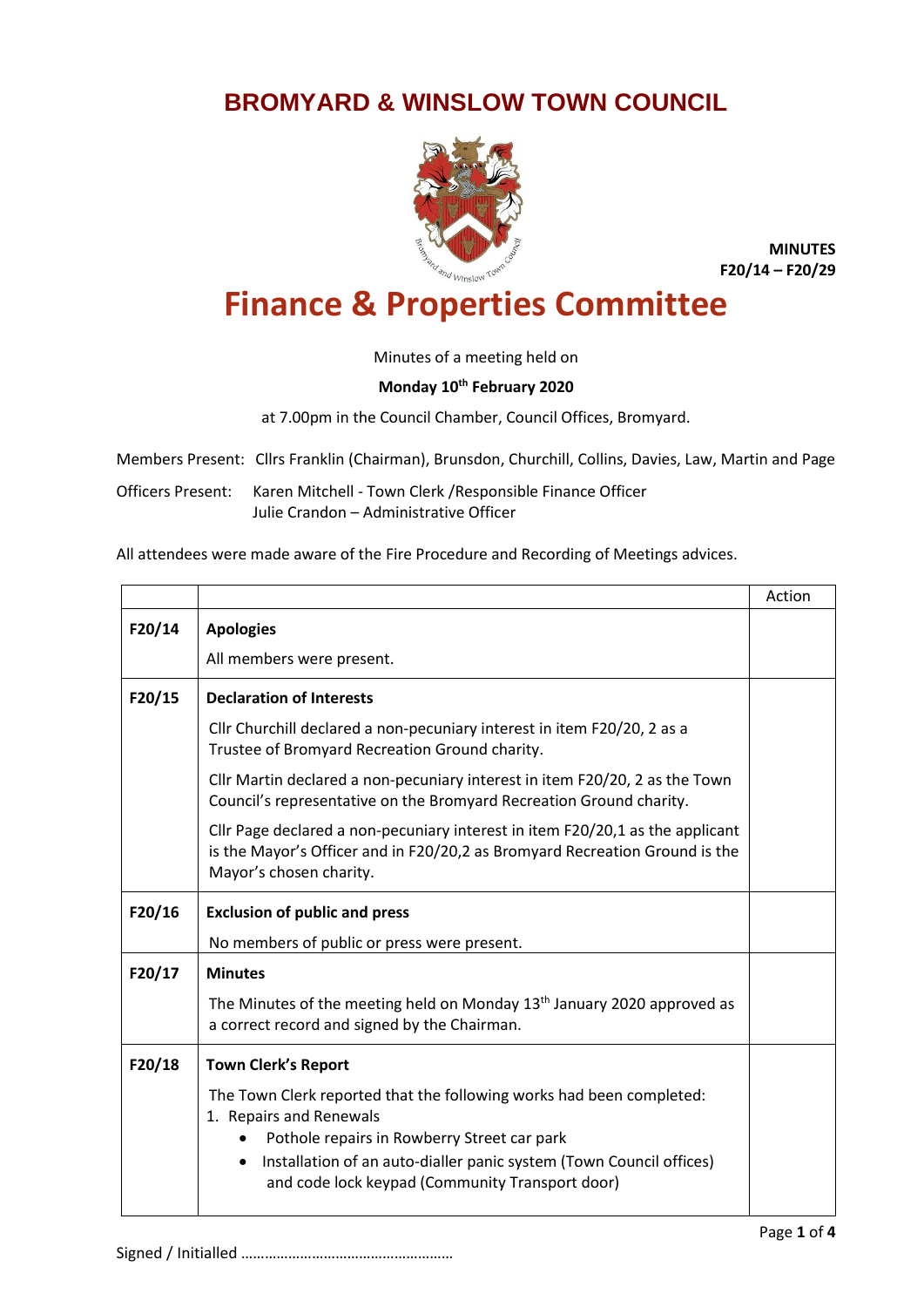|        |                                                                           |                                                                                                                                                                                                                                                              | Action    |
|--------|---------------------------------------------------------------------------|--------------------------------------------------------------------------------------------------------------------------------------------------------------------------------------------------------------------------------------------------------------|-----------|
|        |                                                                           | 2. Other Items                                                                                                                                                                                                                                               |           |
|        |                                                                           | Tree works in the Closed Churchyard were carried out 04.02.2020.                                                                                                                                                                                             |           |
|        |                                                                           | Final works (phase 1) to Churchyard walls were completed on<br>٠                                                                                                                                                                                             |           |
|        |                                                                           | 03.02.2020; the £300 retention will now be released to the<br>contractor.                                                                                                                                                                                    |           |
|        |                                                                           | $\triangleright$ Town Clerk to obtain quotes for the removal of the ivy on the<br>church walls, and seek the necessary church permissions in<br>the first instance in order to move or reposition the marble<br>memorials, as recommended by the contractor. |           |
|        |                                                                           | Repairs to Parish Lamp No. 3 (outside parish church main door).<br>Balfour Beatty were unable to attend on 05.02.2020. Works to be re-<br>scheduled.                                                                                                         |           |
|        |                                                                           | Grounds maintenance contractor had cleared parts of the beds on<br>$\bullet$<br>the A44; re-planting to take place in the next couple of weeks.                                                                                                              |           |
|        |                                                                           | A replacement cherry tree in the sum of £150 had been ordered for<br>the Town Green.                                                                                                                                                                         |           |
| F20/19 |                                                                           | <b>Finance</b>                                                                                                                                                                                                                                               |           |
|        | a)                                                                        | Income & Expenditure by Budget Heading - January 2020                                                                                                                                                                                                        |           |
|        |                                                                           | IT WAS RESOLVED i) to accept item a.                                                                                                                                                                                                                         |           |
|        |                                                                           | The Town Clerk was requested to chase a response from Herefordshire<br>Council on the business rates review.                                                                                                                                                 | <b>TC</b> |
|        |                                                                           | Referring to the pensions budget line, The Town Clerk was asked to<br>attach an explanatory note in respect of the overspend against budget.                                                                                                                 | TC        |
|        | b)                                                                        | <b>Bank Reconciliation - January 2020</b><br>IT WAS RESOLVED to accept item b.                                                                                                                                                                               |           |
|        | c)                                                                        | Top Sheet - January 2020<br>IT WAS RESOLVED to accept item c.                                                                                                                                                                                                |           |
|        | d)                                                                        | <b>Accounts for Scrutiny</b><br>IT WAS RESOLVED to accept item d.                                                                                                                                                                                            |           |
|        | e)                                                                        | Data Protection fee renewal - expiry date 07 March 2020.<br>IT WAS RESOLVED to note payment and add to the list of direct debits.                                                                                                                            | <b>TC</b> |
|        | f)                                                                        | The refund of £255 made to Messrs Peglers in respect of a cancelled<br>application for a memorial permit was noted.                                                                                                                                          |           |
|        | g)                                                                        | <b>Replacement Cheque</b><br>The replacement cheque to Countryside Consultants in the sum of<br>£1,020.00 was noted.                                                                                                                                         |           |
|        | h)                                                                        | <b>Report of monthly payments</b><br>Cllr Law signed the report of payments for the month of January.                                                                                                                                                        |           |
| F20/20 | <b>Grants</b>                                                             |                                                                                                                                                                                                                                                              |           |
|        | Members considered two grant applications.                                |                                                                                                                                                                                                                                                              |           |
|        | IT WAS RESOLVED to approve a grant of £400 to the Bromyard Festival<br>1. |                                                                                                                                                                                                                                                              |           |
|        |                                                                           | of Town Criers for funding towards the Annual Town Criers Festival.                                                                                                                                                                                          |           |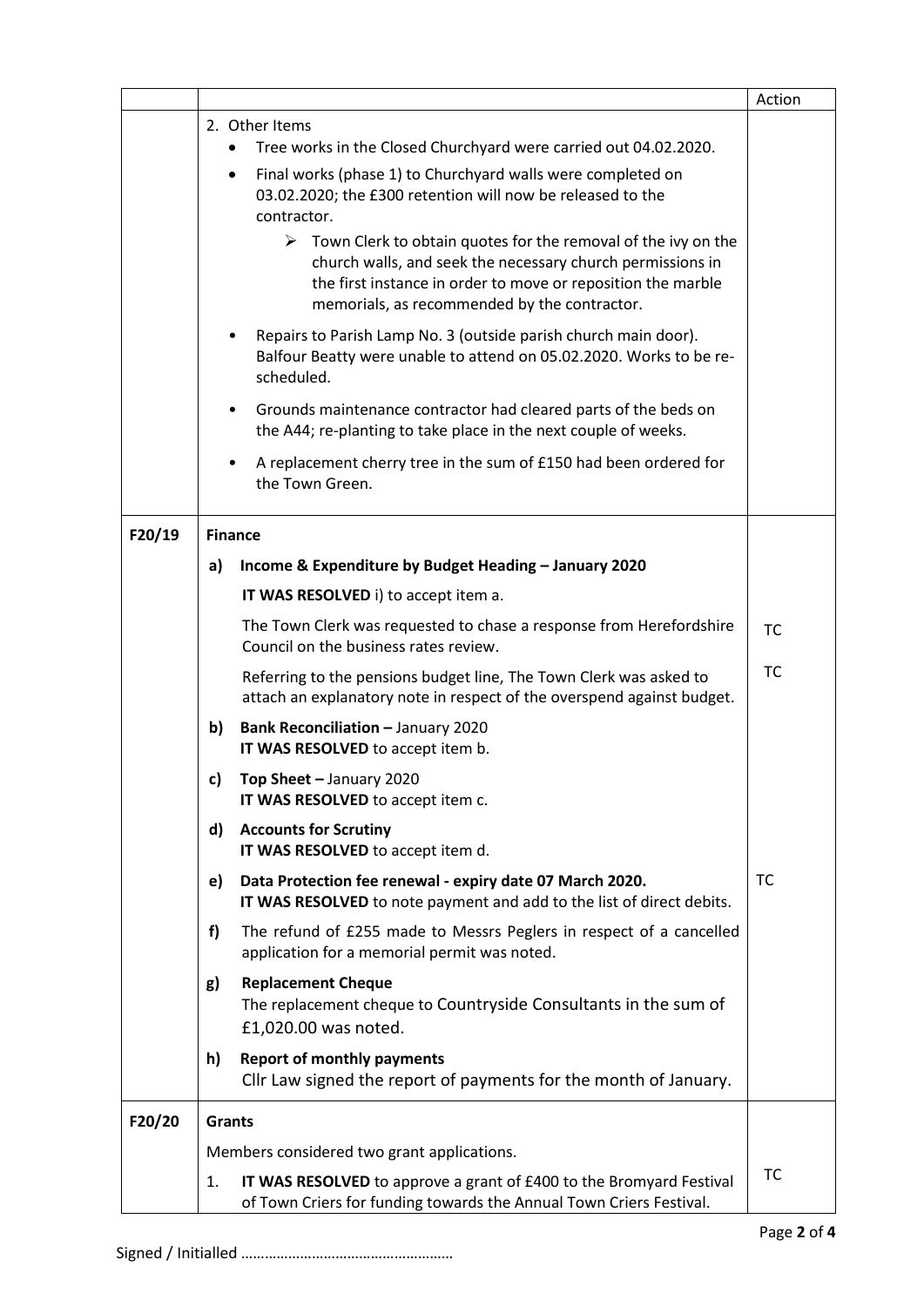|        | IT WAS RESOLVED to approve a grant of £1,000 to the Bromyard<br>2.<br>Recreation Ground Charity for funding toward the 'Party in The Park'<br>event on 28th August 2020.                                                               | TC |  |
|--------|----------------------------------------------------------------------------------------------------------------------------------------------------------------------------------------------------------------------------------------|----|--|
| F20/21 | <b>Subscriptions</b>                                                                                                                                                                                                                   |    |  |
|        | IT WAS RESOLVED to recommend to Council that the annual<br>1.<br>membership to HALC for the period 01/04/2020 - 31/03/2021 be<br>renewed, in the sum of $£1,763.26 + VAT$ .                                                            |    |  |
|        | 2.<br>IT WAS RESOLVED to discontinue the annual subscription to Local<br>Councils UPDATE in the sum of £75.                                                                                                                            |    |  |
| F20/22 | <b>Banking</b>                                                                                                                                                                                                                         |    |  |
|        | The Town Clerk reported that she was now confirmed as the service<br>1.<br>administrator for Lloyds Bank. (Minute C19/239 refers) and gave an<br>update on actions required to proceed with online payments.                           |    |  |
|        | IT WAS RESOLVED to recommend to Council that the existing bank<br>signatories be authorised to register for online banking in order to<br>approve transactions on the Council's accounts, in accordance with<br>Financial Regulations. |    |  |
|        | 2.<br>IT WAS RESOLVED to recommend to Council that an application be<br>made for a Debit Card for the Council's current account; use to be<br>restricted to the Clerk/RFO, in accordance with Financial Regulations.                   |    |  |
| F20/23 | <b>Review of Financial Regulations</b>                                                                                                                                                                                                 |    |  |
|        | The Chairman reported that he and the Town Clerk had reviewed the<br>Council's Financial Regulations against the latest model regulations<br>issued by NALC.                                                                           |    |  |
|        | Members considered a number of proposed amendments, copies<br>having been circulated.                                                                                                                                                  |    |  |
|        | IT WAS RESOLVED to recommend to Council that the revised<br>Financial Regulations be approved and adopted.                                                                                                                             |    |  |
| F20/24 | IT                                                                                                                                                                                                                                     |    |  |
|        | Cllr Collins updated members on progress with a possible supply of<br>1.<br>managed IT services. Copies of his report were circulated to members                                                                                       |    |  |
|        | IT WAS RESOLVED That Cllr Collins prepare a draft IT strategy for<br>consideration at the next full council meeting.                                                                                                                   |    |  |
|        | The item for IT support from Hoople Ltd. was withdrawn pending<br>2.<br>consideration of a draft IT strategy.                                                                                                                          |    |  |
|        | IT WAS RESOLVED to accept the quotation from ACT Computers for IT<br>3.<br>equipment for the Deputy Clerk in the sum of 1,220 plus VAT.                                                                                                |    |  |